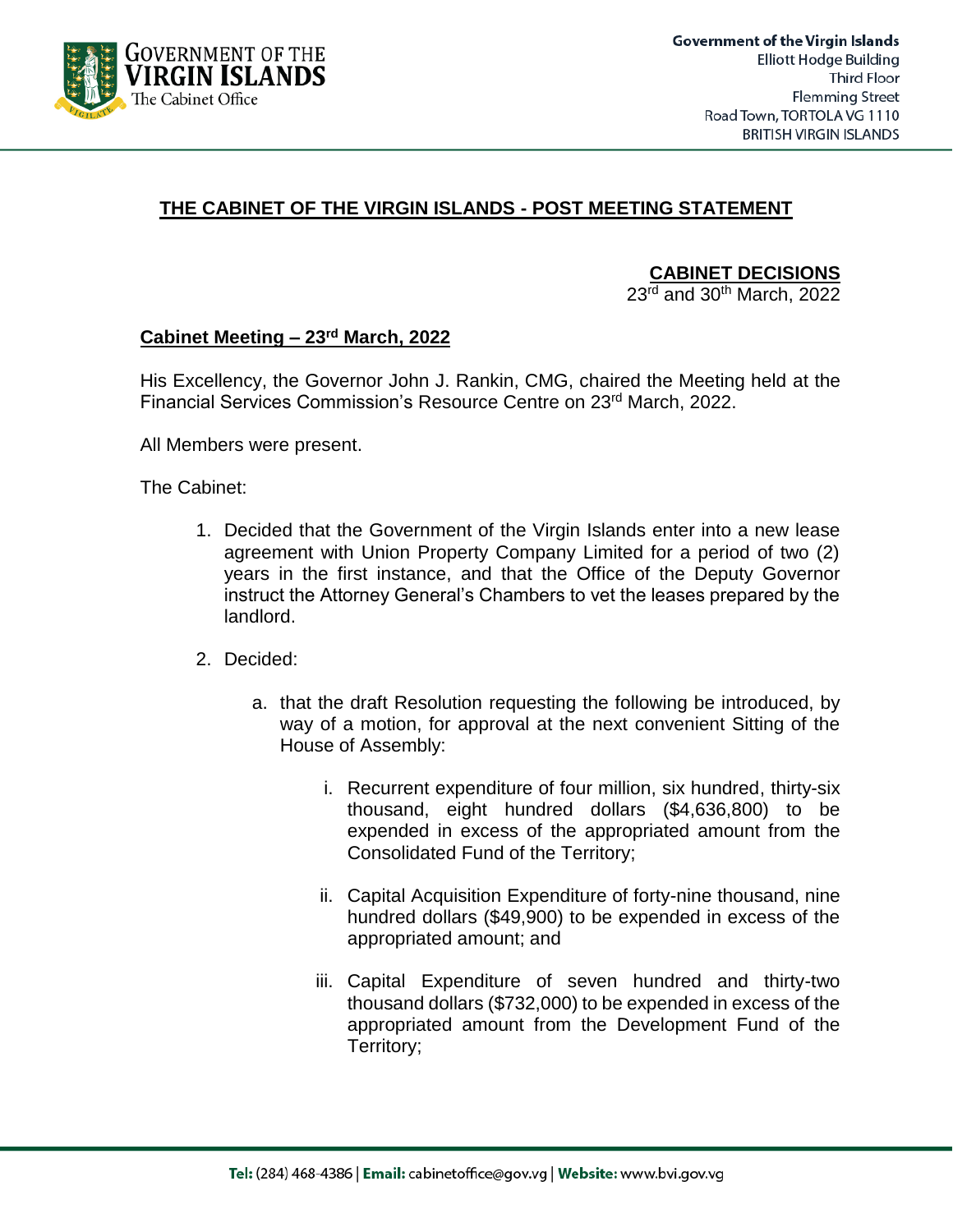- b. that the Financial Secretary instruct the Attorney General to vet and approve the draft Resolution.
- 3. Examined the Schedule of Reallocation Warrants approved for the year 2021; and decided that the Report be laid on the table of the House of Assembly at the next convenient Sitting, in accordance with the requirements of Section 24 of the Public Finance Management Act, No. 2 of 2004, as amended.
- 4. Decided:
	- a. that the draft Resolution requesting the following be introduced, by way of a motion, for approval at the next convenient Sitting of the House of Assembly:
		- i. Recurrent expenditure of eleven million, five hundred and sixty-four thousand, five hundred dollars (\$11,564,500) to be charged against the Consolidated Fund of the Territory;
		- ii. Capital Acquisition Expenditure of seven hundred, forty-six thousand dollars (\$746,000) (which includes the sum of five hundred eighty-six thousand dollars (\$586,000) from the Reserve Fund and the sum of one hundred sixty thousand dollars (\$160,000) to be charged against the Development Fund of the Territory by way of funds transferred from the Consolidated Fund; and
		- iii. Capital Expenditure of twenty million, five hundred twenty-five thousand, five hundred dollars (\$20,525,500) (which includes the sum of five million, forty-seven thousand, six hundred dollars (\$5,047,600) from the Reserve Fund; and eight hundred fifty thousand dollars (\$850,000) from the Transportation Network Improvement Fund) to be charged against the Development Fund of the Territory;
	- b. that the Financial Secretary instruct the Attorney General to vet and approve the draft Resolution.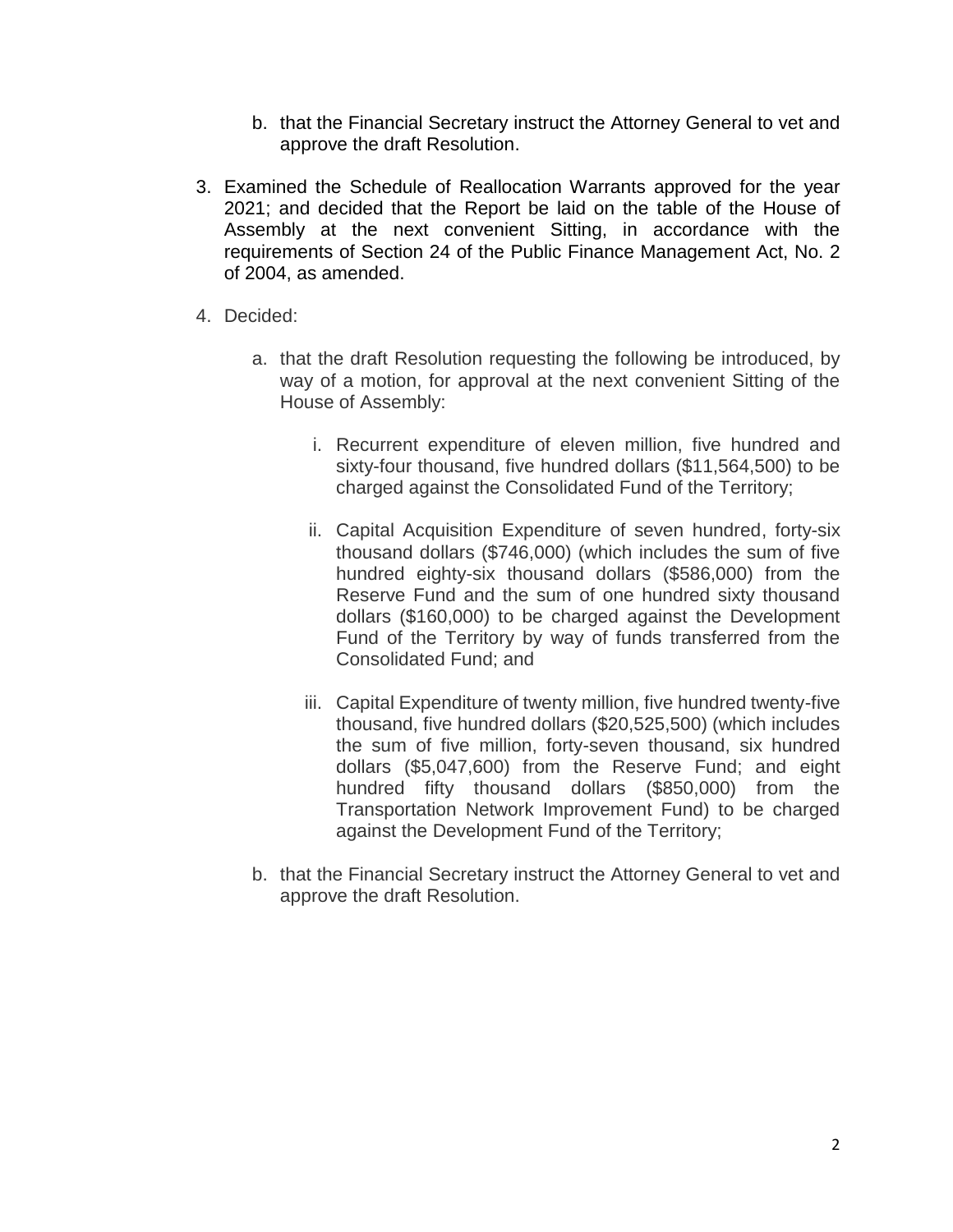- 5. Reviewed and accepted the evaluation report submitted by the Central Tenders Board (CTB) evaluation sub-committee, which was approved by the CTB; accepted the CTB's recommendation to award 5W PR the contract for the National Tourism Plan for the British Virgin Islands in the amount of one million, nine hundred and seventy-one thousand, five hundred and fiftysix dollars (\$1,971,556.00) to be paid in three (3) equal installments of six hundred and fifty-seven thousand, one hundred and eighty-five dollars (\$657,185.00) for a duration of three (3) years; and decided that the Premier's Office instruct the Attorney General's Chambers to vet the relevant agreement.
- 6. Noted the update on the status of public procurement reform in the Virgin Islands.
- 7. Noted the amendment made to the Education (Amendment) Act, 2014, Division 3, Section 10, Subsection (2) to include all categories in Subsection 2(b) by the Attorney General's Chambers; considered and approved the Bill entitled, Education (Amendment) Act, 2022 and decided that the Bill be introduced for its first reading in the House of Assembly at the next convenient Sitting.
- 8. Endorsed:
	- a. the re-appointment by the Governor, acting on the advice of the Minister, the following persons as members of the Scholarship Trust Fund Board in accordance with Section 5 (2) of the Scholarship Trust Fund Act (Cap. 118) for a period of three (3) years, effective from 1st December, 2021:
		- i. Deon Vanterpool Chairman;
		- ii. Everett Fraser;
		- iii. John Lewis;
		- iv. Manager, National Bank of the Virgin Islands or designate:
		- v. Permanent Secretary, Ministry of Education and Culture or designate;
	- b. the appointment by the Governor, acting on the advice of the Minister, the following persons as members of the Scholarship Trust Fund Board in accordance with Section 5 (1) of the Scholarship Trust Fund Act (Cap. 118) for a period of three (3) years, effective from 1<sup>st</sup> December, 2021:
		- i. Judy-Ann Smith;
		- ii. Morsha Frett;
		- iii. Kay-Ann Maduro-Dunkley;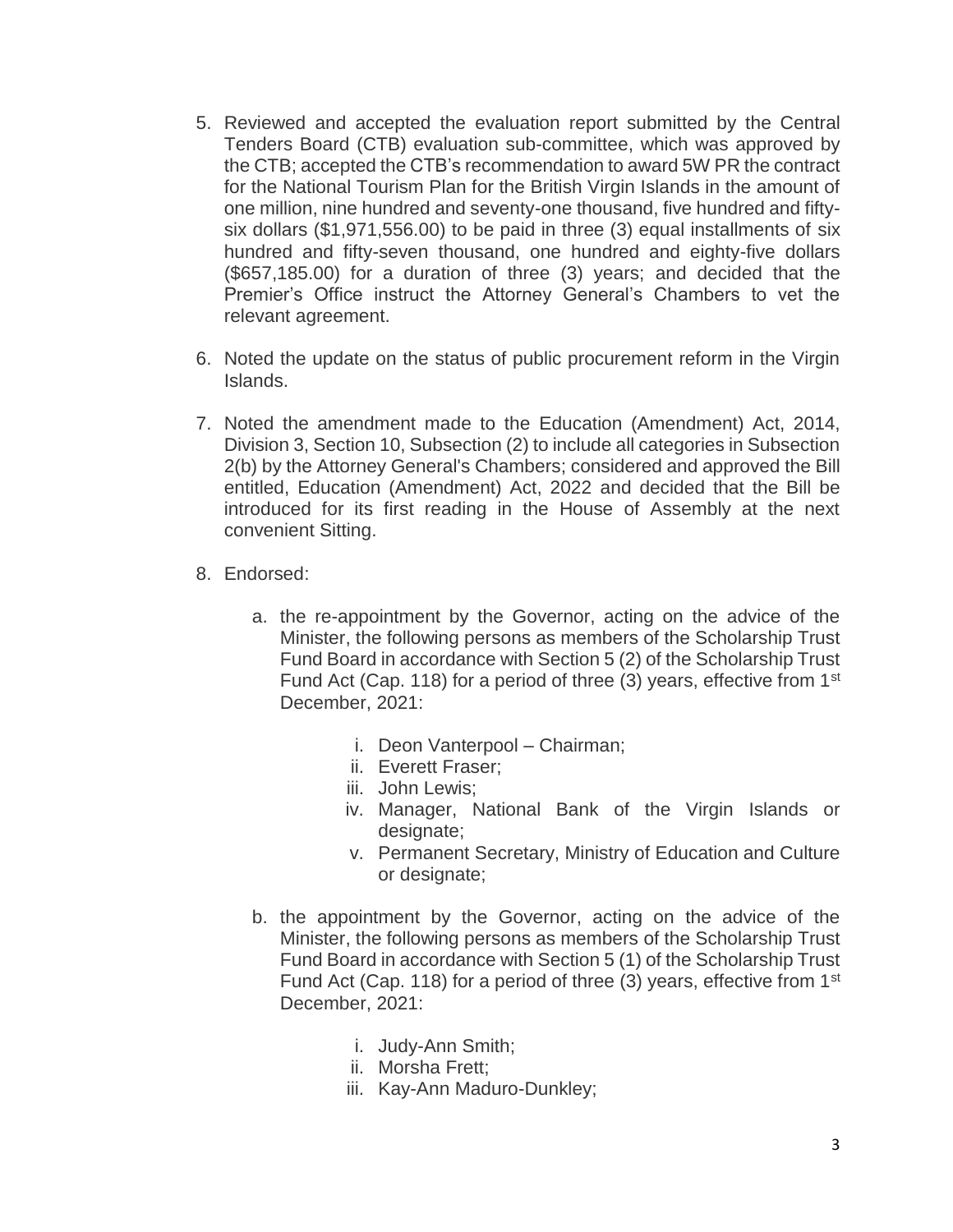- iv. Alyssa Tishan Solomon;
- 9. Approved four Non-Belonger Land Holding Licence applications and one application for permission to lease the seabed for reclamation projects.

\*\*\*\*\*\*\*\*\*\*\*\*\*\*\*\*\*\*\*\*\*\*\*\*\*

## **Cabinet Meeting – 30th March, 2022**

His Excellency, the Governor John J. Rankin, CMG, chaired the Meeting held at the Premier's Conference Room on 30<sup>th</sup> March, 2022.

All Members were present.

The Cabinet

- 1. Reviewed and considered the 2020 Governor's Office's Annual Report and decided that it be laid on the table at the next convenient Sitting of the House of Assembly.
- 2. Reviewed and accepted the 2020 Department of Information Technology's Annual Report and decided that it be tabled at the next convenient Sitting of the House of Assembly.
- 3. Approved the Revised Virgin Islands Scholarship Programme Policy, which seeks to bring provisions in line with current best practices; and decided that the Policy be laid on the table in the House of Assembly at the next convenient Sitting.
- 4. Noted that the Minister for Transportation, Works and Utilities has approved a Commemorative Motor Vehicle Registration Plate to be used on motor vehicles for personal use to commemorate the 50<sup>th</sup> Anniversary of Lions Club of Tortola in April 2022 pursuant to regulation 6A(5) of the Road Traffic (Motor Vehicle Registration and ,Operation and Driver and Vehicle Licensing) Regulations; and decided that:
	- a. a maximum of one hundred (100) pairs of plates of the  $50<sup>th</sup>$  Anniversary of Lions Club of Tortola Commemorative Motor Vehicle Registration Plates be issued pursuant to regulation 6A(6) of the Road Traffic (Motor Vehicle Registration and Operation and Driver and Vehicle Licensing) Regulations;
	- b. the Department of Motor Vehicle is to sell the  $50<sup>th</sup>$  Anniversary Commemorative Motor Vehicle Registration Plates at a fee of one hundred and fifty dollars (\$150.00) per pair of plates, as proposed by the Lions Club of Tortola as a humanitarian organisation, and subject to the approval of the imposition of the fee by order of the Cabinet pursuant to section 3 of the Statutory Rates, Fees and Charges Act, 2005, part 39- Road Traffic Fees;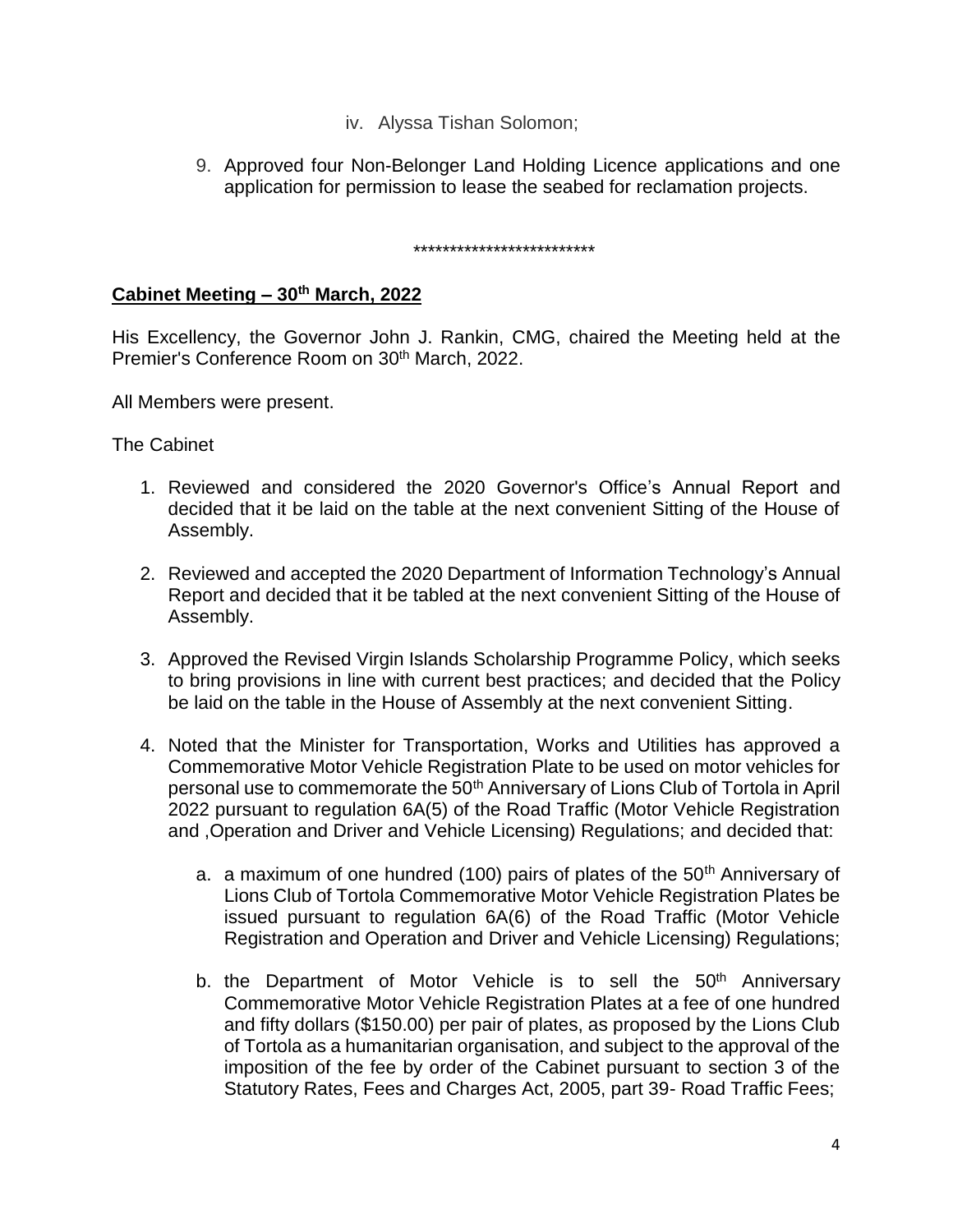- c. the Ministry of Transportation, Works and Utilities pays a maximum of ten thousand dollars (\$10,000.00), at a rate of \$150.00 per pair of plates, to the Lions Club of Tortola from the revenue generated by the sale of the plates, with the difference of five thousand (\$5,000.00), at a rate of fifty dollars (\$50.00) per pair of plates (25%) of the total sales, to be retained by the Department of Motor Vehicles towards the administrative costs of procuring the stock of plates;
- d. the Ministry of Transportation, Works and Utilities instruct the Attorney General's Chambers to draft the necessary legislation, including the Statutory Rates, and Charges Act, 2005 to provide for the sale price of the "50<sup>th</sup> Anniversary of Lions Club of Tortola" Commemorative Motor Vehicle Registration Plate.
- 5. Decided:
	- a. that approximately forty-five (45) acres be designated for agricultural purposes on Anegada;
	- b. that the land be legally vetted to ensure that same could be so be designated, considering, inter alia, legal impediments relating to current land ownership and use, if any; and
	- c. that the legal process to erect any signage outlining the extent of the designation be posted on site, only after the correct legal approvals/requirements in law have been satisfied.
- 6. Approved six (6) Non-Belonger Land Holding Licence applications and an application for permission to use the seabed for the installation of a jetty at Anguilla Point, Virgin Gorda by Anguilla Point, LLC.

#### \*\*\*\*\*\*\*\*\*\*\*\*\*\*\*\*\*\*\*\*\*\*\*\*\*

# **Published by the Cabinet Office on 7 th April, 2022.**

### **Guidelines:**

- 1. Cabinet decisions will be published by the Cabinet Office following confirmation of the Minutes.
- 2. Only a summary of the decisions will be published.
- 3. Cabinet discussions will not be disclosed.